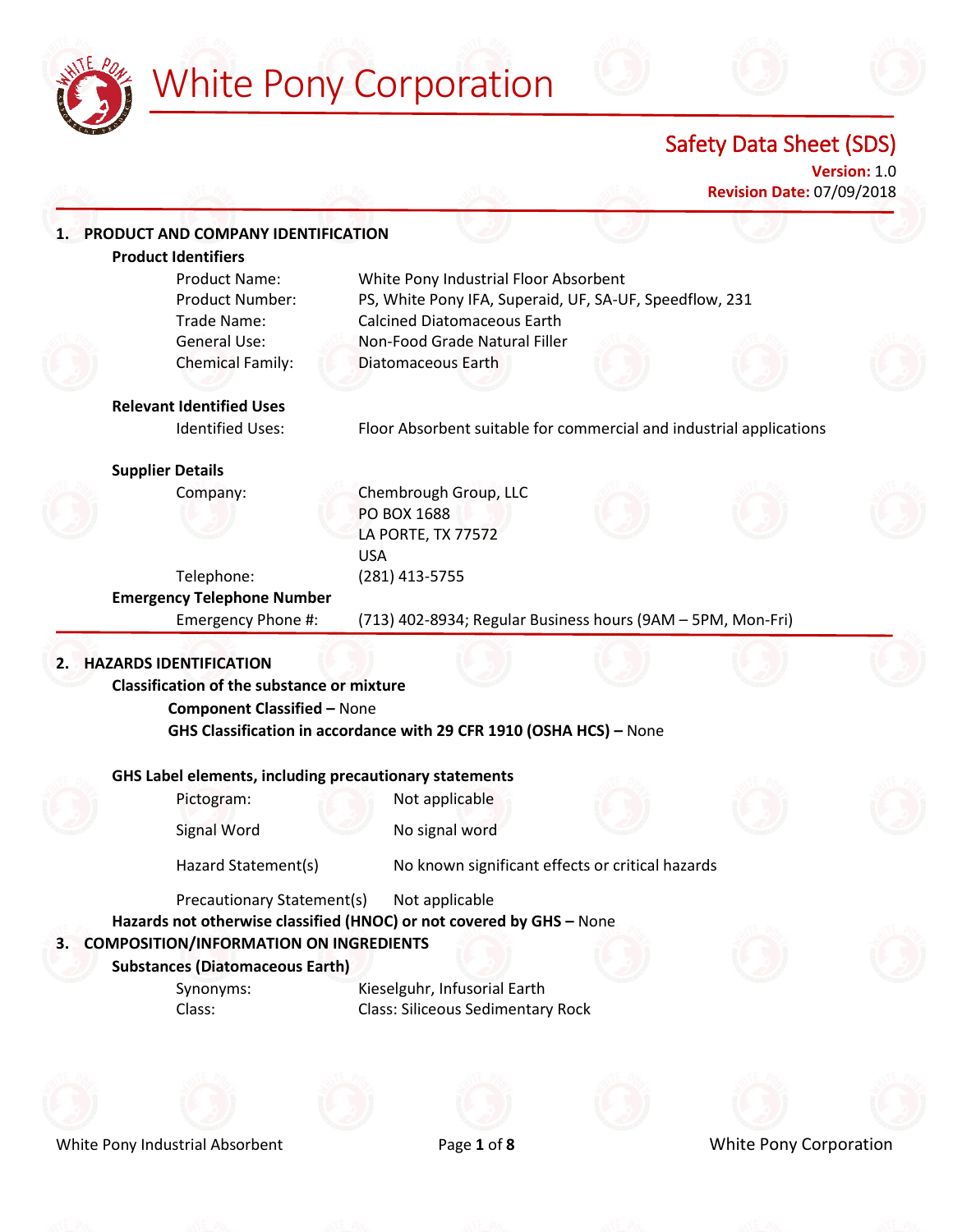#### **Ingredients**

| <b>Chemical Name, Empirical Formula</b>                      | <b>CAS Number</b> | <b>EINECS Number</b> | Percentage (%) |  |
|--------------------------------------------------------------|-------------------|----------------------|----------------|--|
| l Calcined Diatomaceous Earth                                | 91053-39-3        | 293-303-4            | 60-70% WT      |  |
| $\vert$ Crystalline Silica (SiO <sub>2</sub> Non-Respirable) | 14808-60-7        | 238-878-4            | 30-40% WT      |  |
|                                                              | 14464-46-1        | 238-455-4            |                |  |

#### **Hazardous Components**

These products contain non-respirable crystalline silica (CAS #'s 14808-60-7 and 14464-46-1) at levels >0.1% w/w, but only trace concentration levels of Respirable Crystalline Silica (below HazCom 2012 and GHS Revision 3 hazard classification limits of 0.1% w/w). Per XRC analysis, which combines the analytical capabilities of X-Ray Diffraction, Computer Controlled Scanning Electron Microscopy/Energy Dispersive Spectroscopy and Raman Spectroscopy to conduct particle-by-particle inter-instrumental relocation and physicochemical/mineralogical analysis – naturally occurring trace level substances in these products, including Respirable Crystalline Silica are inextricably bound, environmentally unavailable and at de minimis concentrations. Thus, in the current and anticipated future physical state of these products, they are believed to be incapable of causing harm under normal conditions of use or in an extreme upset environment.

# **4. FIRST AID MEASURES**

#### **Description of Necessary First Aid Measures**

**Eye Contact:** In case of eye contact, flush eyes with water. If Necessary, seek medical attention **Inhalation:** If adverse effects occur, remove uncontaminated area. If not breathing, give artificial

respiration or oxygen by qualified personnel. Seek immediate medical attention.

**Skin Contact:** Use good hygiene practices including washing of skin with soap and water. If irritation

occurs, seek medical attention.

**Ingestion:** If a large amount is swallowed, get medical attention.

# **Most Important Symptoms/Effects, Acute and Delayed**

#### **Potential Acute Health Effects**

Eye Contact No known significant effects or critical hazards Inhalation No known significant effects or critical hazards Skin Contact No known significant effects or critical hazards Ingestion No known significant effects or critical hazards

#### **Over-Exposure Signs/Symptoms**

Eye Contact No known significant effects or critical hazards Inhalation Long term exposure to high airborne concentrations may result in inflammation of the small airways and asthma-like symptoms Skin Contact No known significant effects or critical hazards Ingestion No known significant effects or critical hazards **Indication of any Immediate Medical Attention and Special Treatment Needed**

Treat symptomatically. Seek medical care if large quantities have been ingested or inhaled









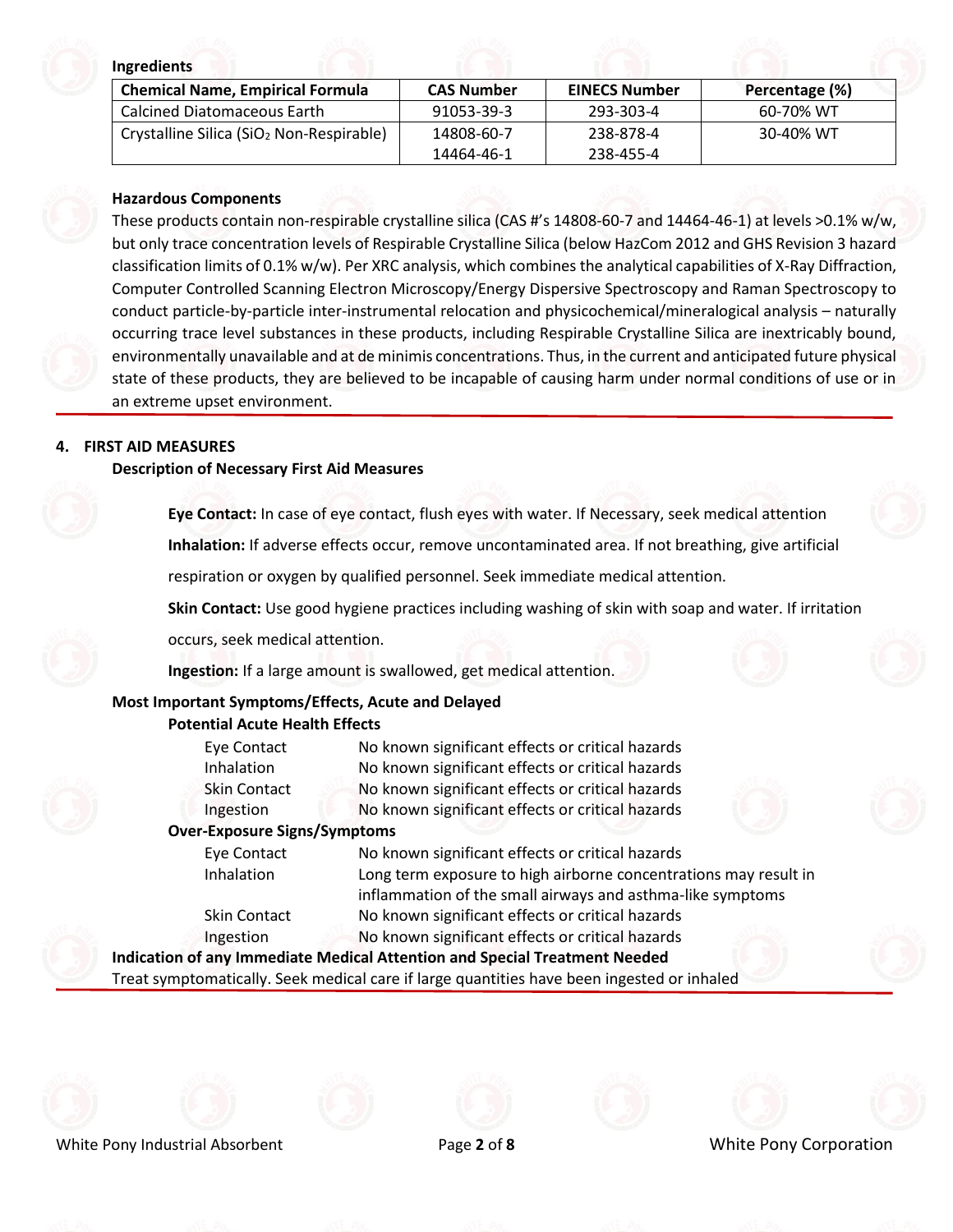

#### **Suitable Extinguishing Media**

Uncontaminated product is not flammable. Use fire extinguishing media appropriate for surrounding materials.



**Unsuitable Extinguishing Media** None known.

**Special Hazards Arising from the Chemical** No specific fire or explosion hazard.

**Hazardous Thermal Decomposition Products** None Known.

**Special Protective Actions for Firefighters** No special measures are required.

# **Special Protective Equipment for Firefighters**

As appropriate, fire-fighters should wear protective equipment and self-contained breathing apparatus (SCBA) with a full face-piece operated in positive pressure mode

# **6. ACCIDENTAL RELEASE MEASURES**

### **Personal Precautions, Protective Equipment and Emergency Procedures**

#### **For Non-Emergency Personnel**

Products are naturally occurring earthen materials. No special precautions are known.



### **For Emergency Responders**

Products are naturally occurring earthen materials. No special precautions are known.

# **Environmental Precautions**

Products are naturally occurring earthen materials. No special precautions are known. **Methods and Material for Containment and Cleaning Up** Handle wastes accordance with local requirements.

# **7. HANDLING AND STORAGE**

#### **Precautions for Safe Handling**

Wear personal protective equipment in accordance with those recommendations provided in Section 8. Use good hygiene practices and wash hands and face before eating, drinking or conducting personal hygiene. Reduce contamination from clothing and protective equipment before entering eating areas.

**Conditions for Safe Storage, Including any Incompatibilities** Store in accordance with local regulations.

# **8. EXPOSURE CONTROLS/PERSONAL PROTECTION**

# **Exposure Limits**

OSHA (PEL)

ACGIH (TLV)

15 mg/m<sup>3</sup> (TWA, total particulates, not otherwise regulated) 5 mg/m<sup>3</sup> (TWA, respirable particulates, not otherwise regulated)

10 mg/m<sup>3</sup> (TWA, inhalable particulates, not otherwise regulated) 3 mg/m<sup>3</sup> (TWA, respirable particulates, not otherwise regulated)

White Pony Industrial Absorbent Page **3** of **8** White Pony Corporation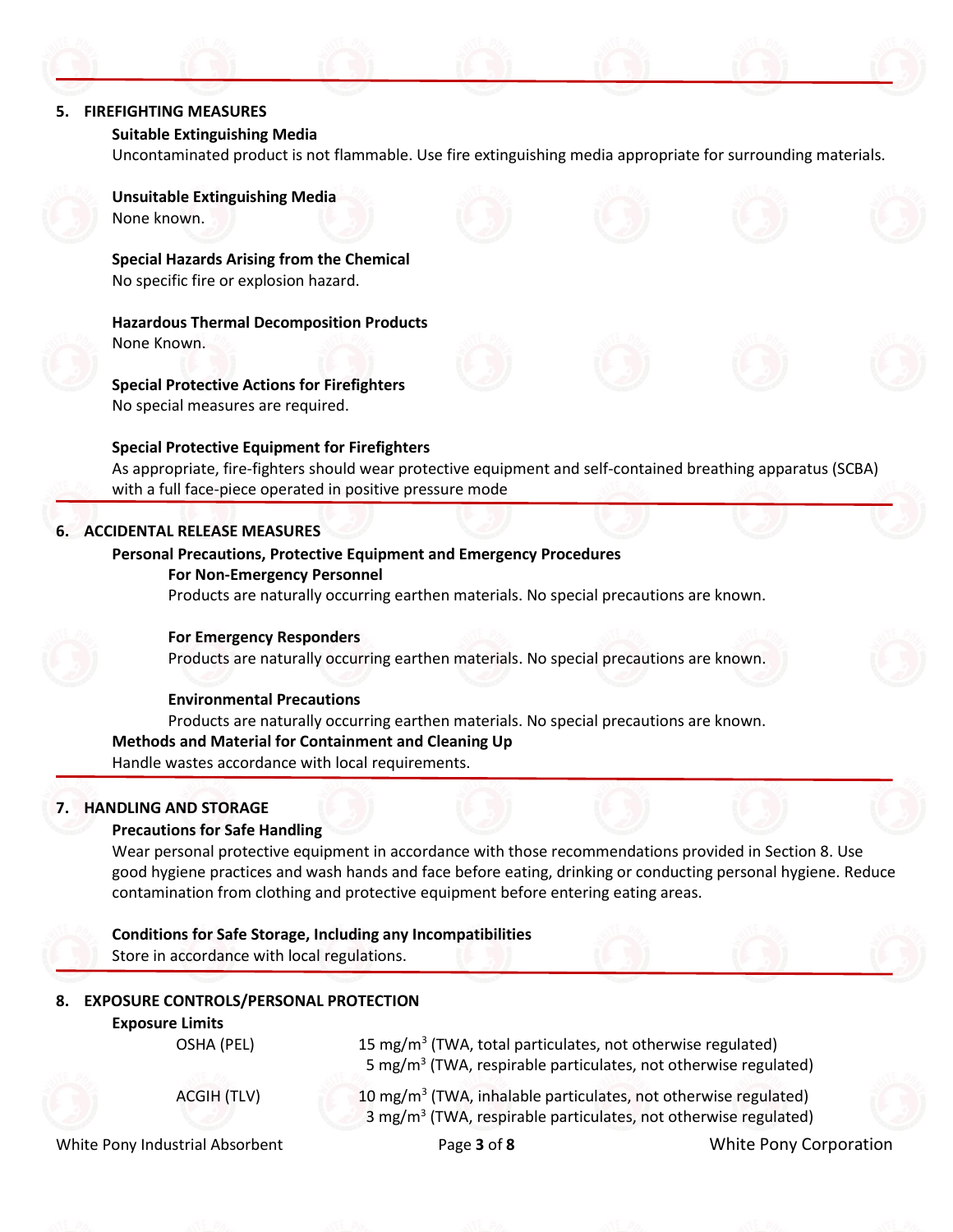

**Engineering Controls:** Observe occupational exposure limits and provide local ventilation as necessary to control dust inhalation.

#### **Personal Protection:**

**Hygiene Measures:** No specific recommendation made, but good hygiene practices are advised. Wash hands, forearms and face after handling products and prior to eating, smoking and using the lavatory. Launder contaminated clothing before reuse.



**Eye/Face Protection:** Wear eye protection where there is danger of eye contact. Provide eyewash stations to carefully rinse product from eyes should contact be made.

**Skin and Body Protection:** No specific protection noted, but gloves and coveralls may be used wherever processes create significant levels of skin contact. Wash hands at the end of each work shift and before eating, smoking and personal hygiene.

**Respiratory Protection:** No specific recommendation made, but appropriate respiratory protection must be used where general dust levels exceed occupational exposure limits. If needed to prevent irritation, wear appropriate protection in high dust conditions and affected work areas.

# **9. PHYSICAL AND CHEMICAL PROPERTIES**

| <b>Physical State:</b>                            | Powder                             |  |
|---------------------------------------------------|------------------------------------|--|
| Color:                                            | White to Off-White                 |  |
| <b>Upper/lower flammability/explosive limits:</b> | Not Flammable                      |  |
| Odor:                                             | None                               |  |
| <b>Odor threshold:</b>                            | Not Applicable                     |  |
| <b>Vapor Pressure:</b>                            | Not Applicable                     |  |
| <b>Vapor Density:</b>                             | Not Applicable                     |  |
| pH:                                               | Not Applicable                     |  |
| <b>Specific Gravity:</b>                          | 2.3 (water = $1$ )                 |  |
| <b>Melting/Freezing point:</b>                    | >1300 °C (>2372 °F) / None - Solid |  |
| Solubility(ies):                                  | Negligible                         |  |
| Initial boiling point and boiling range:          | Not Applicable                     |  |
| Partition coefficient: n-octanol/water:           | Not Applicable                     |  |
| Flash point:                                      | Not Flammable                      |  |
| <b>Auto-ignition temperature:</b>                 | Not Applicable                     |  |
| <b>Evaporation rate:</b>                          | Not Applicable                     |  |
| <b>Decomposition temperature:</b>                 | Not Available                      |  |
| Flammability (solid, gas):                        | Not Flammable                      |  |
| <b>Granulometry:</b>                              | Varies by Product                  |  |
| <b>Viscosity:</b>                                 | Not Applicable                     |  |
| <b>Oxidizing Properties:</b>                      | Not Applicable                     |  |
| <b>VOC Content (%)</b>                            | None                               |  |
|                                                   |                                    |  |

#### **10. STABILITY AND REACTIVITY**

**Reactivity** Stable under normal temperature conditions.

**Chemical Stability** Stable.







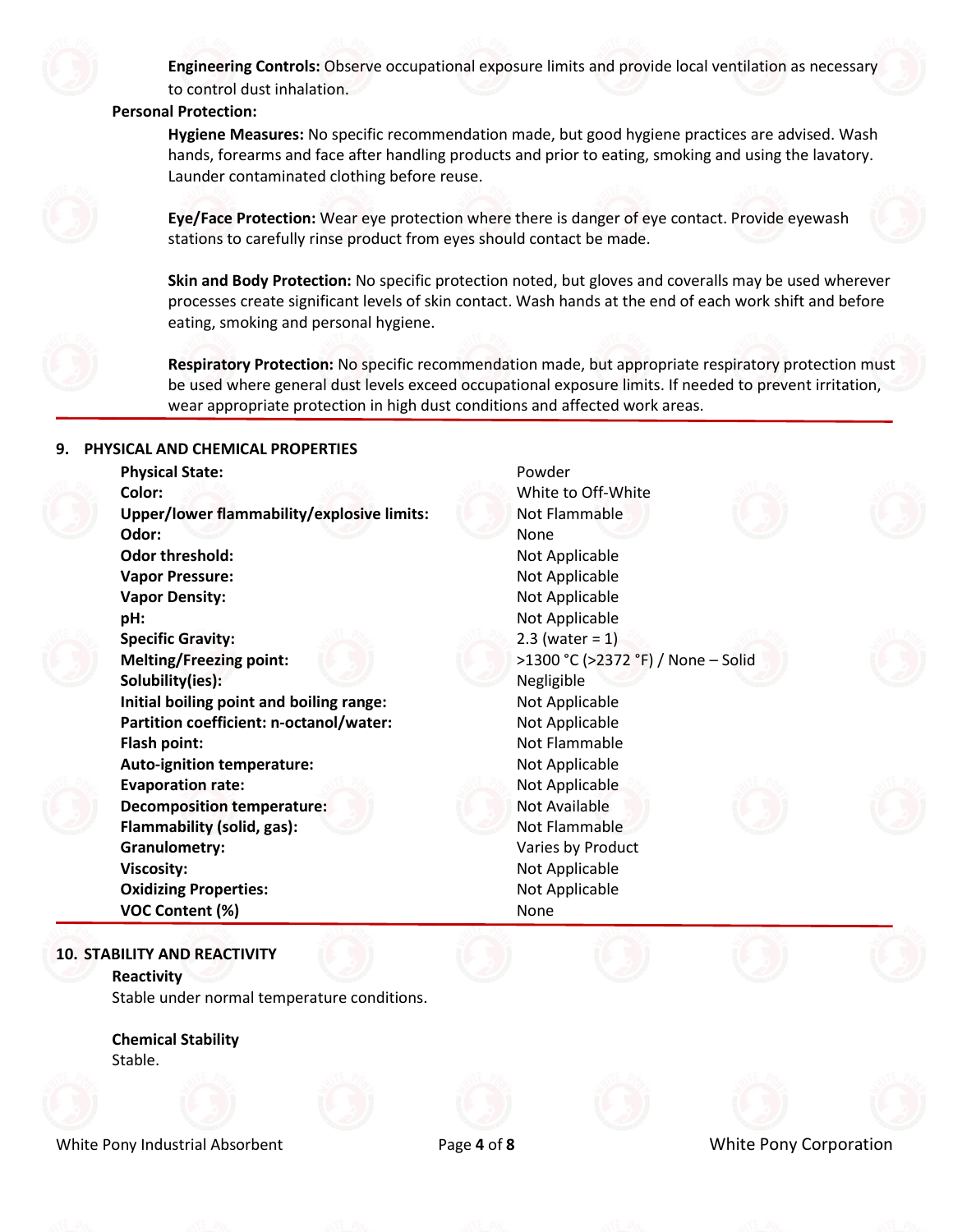

#### **Possibility of Hazardous Reactions**

Under normal conditions of storage and use, hazardous reactions will not occur.

**Conditions to Avoid** None Known.

**Incompatible Materials** Hydrofluoric Acid (HF).

#### **Hazardous Decomposition Products**

Hazardous decomposition products should not be produced under normal conditions of storage and use.

#### **11. TOXICOLOGICAL INFORMATION**

| <b>Information on Toxicological Effects</b>                                                           |  |
|-------------------------------------------------------------------------------------------------------|--|
| Acute Toxicity: No Known Significant Effects or Critical Hazards.                                     |  |
| Irritation/Corrosion: No Known Significant Effects or Critical Hazards.                               |  |
| Sensitization: No Known Significant Effects or Critical Hazards.                                      |  |
| Mutagenicity: No Known Significant Effects or Critical Hazards.                                       |  |
| Carcinogenicity: No Known Significant Effects or Critical Hazards.                                    |  |
| Reproductive Toxicity: No Known Significant Effects or Critical Hazards.                              |  |
| Teratogenicity: No Known Significant Effects or Critical Hazards.                                     |  |
| Specific Target Organ Toxicity (Single Exposure): No Known Significant Effects or Critical Hazards.   |  |
| Specific Target Organ Toxicity (Repeated Exposure): No Known Significant Effects or Critical Hazards. |  |
| Aspiration Hazard: No Known Significant Effects or Critical Hazards.                                  |  |
| Information on the Likely Routes of Exposure (Dermal Contact, Eye Contact, Inhalation, Ingestion)     |  |
| <b>Potential Acute Health Effects</b>                                                                 |  |
| Eye Contact: No Known Significant Effects or Critical Hazards.                                        |  |
| Inhalation: No Known Significant Effects or Critical Hazards.                                         |  |
| Skin Contact: No Known Significant Effects or Critical Hazards.                                       |  |
| Ingestion: No Known Significant Effects or Critical Hazards.                                          |  |
| Symptoms Related to the Physical, Chemical and Toxicological Characteristics                          |  |
| Eye Contact: May cause slight irritation, watering and redness.                                       |  |
| Inhalation: May be irritating to nose, throat and respiratory tract.                                  |  |
| Skin Contact: May be irritating to skin - can cause irritant/contact dermatitis.                      |  |
| Ingestion: May cause abdominal discomfort.                                                            |  |
| Delayed and Intermediate Effects - Chronic Effects from Short and Long Term Exposure                  |  |
| Short Term Exposure: No Known Significant Effects or Critical Hazards.                                |  |
| Long Term Exposure: No Known Significant Effects or Critical Hazards.                                 |  |
|                                                                                                       |  |

White Pony Industrial Absorbent Page 5 of 8 White Pony Corporation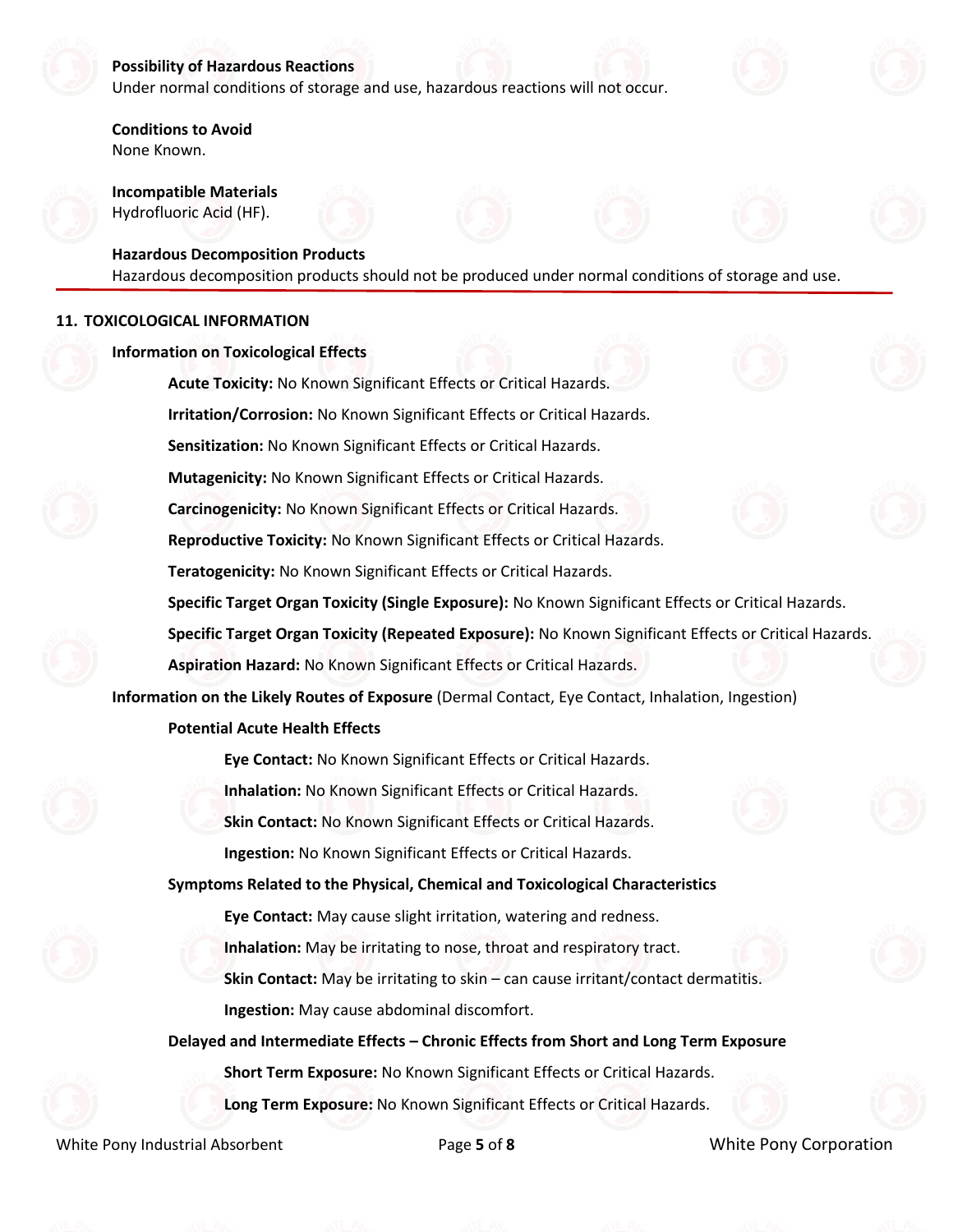

#### **Potential Chronic Health Effects**

**General:** No Known Significant Effects or Critical Hazards. **Carcinogenicity:** No Known Significant Effects or Critical Hazards. **Mutagenicity:** No Known Significant Effects or Critical Hazards. **Teratogenicity:** No Known Significant Effects or Critical Hazards. **Developmental Effects:** No Known Significant Effects or Critical Hazards.

**Fertility Effects:** No Known Significant Effects or Critical Hazards.

#### **Numerical Measures of Toxicity**

**Acute toxicity Estimates:** No data available for this product.

**Toxicity:** No data available for this product.

**Persistence and Degradability:** No data available for this product.

**Bioaccumulative Potential:** No data Available for this product.

**Mobility in Soil (Soil/Water Partition Coefficient):** No data available for this product.

**Other Adverse Effects:** No Known Significant Effects or Critical Hazards.

#### **12. ECOLOGICAL INFORMATION**

#### **Ecotoxicity**

Material is generally considered non-hazardous to the environment as a naturally occurring mineral.

**Acute Fish Toxicity** Not considered toxic to fish.

**Persistence and Degradability** These products are not readily biodegradable.

**Bioaccumulative Potential** These products are not bioaccumulating.

**Mobility in Soil** Not relevant, due to the form of products.

**Other Adverse Effects** None.

# **13. DISPOSAL CONSIDERATIONS**

**Waste Treatment Methods**

Dispose of waste and residues in accordance with Federal, State and local authority requirements. These products are not considered a hazardous waste under RCRA (40 CFR Part 261).









### White Pony Industrial Absorbent Page **6** of **8** White Pony Corporation



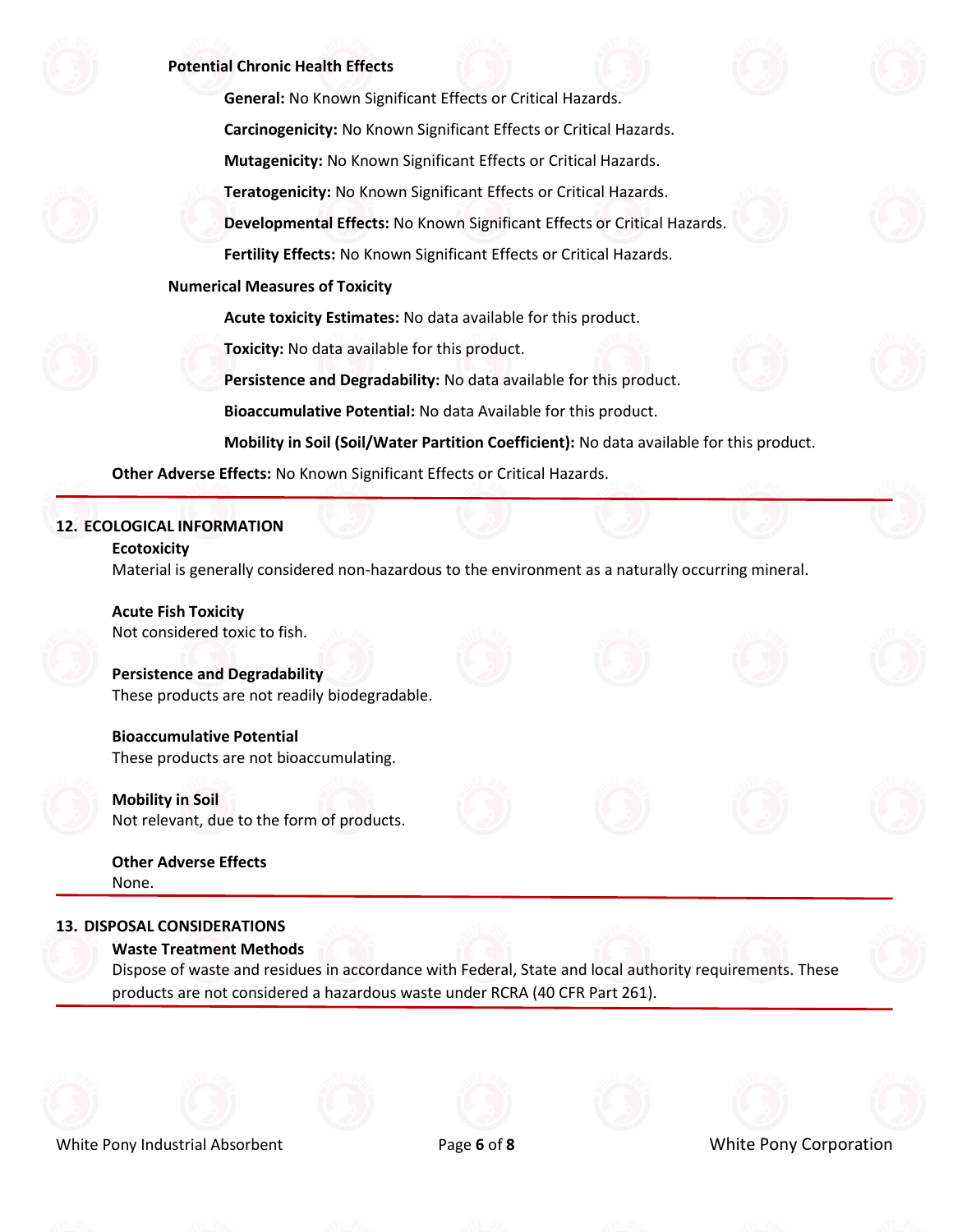# **14. TRANSPORT INFORMATION**

| I NANJE VRL INI VRIVIATIVNI      |                           |                    |                    |
|----------------------------------|---------------------------|--------------------|--------------------|
|                                  | <b>DOT Classification</b> | <b>IMDG</b>        | <b>IATA</b>        |
| <b>UN Number</b>                 | Not Regulated             | Not Regulated      | Not Regulated      |
| <b>UN Proper Shipping Name</b>   | $-$                       | $- -$              |                    |
| <b>DOT Shipping Name</b>         | Diatomaceous Earth        | Diatomaceous Earth | Diatomaceous Earth |
| <b>Transport Hazard Class(s)</b> | $- -$                     | $- -$              | --                 |
| <b>Packing Group</b>             | --                        |                    | $- -$              |
| <b>Environmental Hazards</b>     | No.                       | <b>No</b>          | <b>No</b>          |
| <b>Additional Information</b>    | --                        |                    |                    |

**Special Precautions for User:** Not regarded as a danger under local handling conditions.

| <b>15. REGULATORY INFORMATION</b>                                                         |  |
|-------------------------------------------------------------------------------------------|--|
| <b>US Federal Regulations</b><br>TSCA 8(a) CDR Exempt/Partial exemption<br>Not determined |  |
| <b>United States Inventory (TSCA 8b)</b><br>Not listed                                    |  |
| Clean Air Act Section 112(b) Hazardous Air Pollutants (HAP's)<br><b>Not listed</b>        |  |
| <b>Clean Air Act Section 602 Class I Substances</b><br>Not listed                         |  |
| <b>Clean Air Act Section 602 Class II Substances</b><br>Not listed                        |  |
| <b>DEA List I Chemicals (Precursor Chemicals)</b><br>Not listed                           |  |
| <b>DEA List II Chemicals (Essential Chemicals)</b><br><b>Not listed</b>                   |  |
| SARA 302/304 - Composition/Information on Ingredients<br>No products were found           |  |
| <b>SARA 313/304 RQ</b><br>Not applicable                                                  |  |
| <b>SARA 311/312 Classification</b><br>Not Applicable                                      |  |

**16. OTHER INFORMATION**

**Procedures Used to Drive Classification**

|                | <b>Classification</b>           | <b>Justification</b>                                                           |                        |
|----------------|---------------------------------|--------------------------------------------------------------------------------|------------------------|
| Not Classified |                                 | Materials Characterization Testing, Toxicology Library and Available Databases |                        |
|                | White Pony Industrial Absorbent | Page 7 of 8                                                                    | White Pony Corporation |

**AERG:** Not Applicable